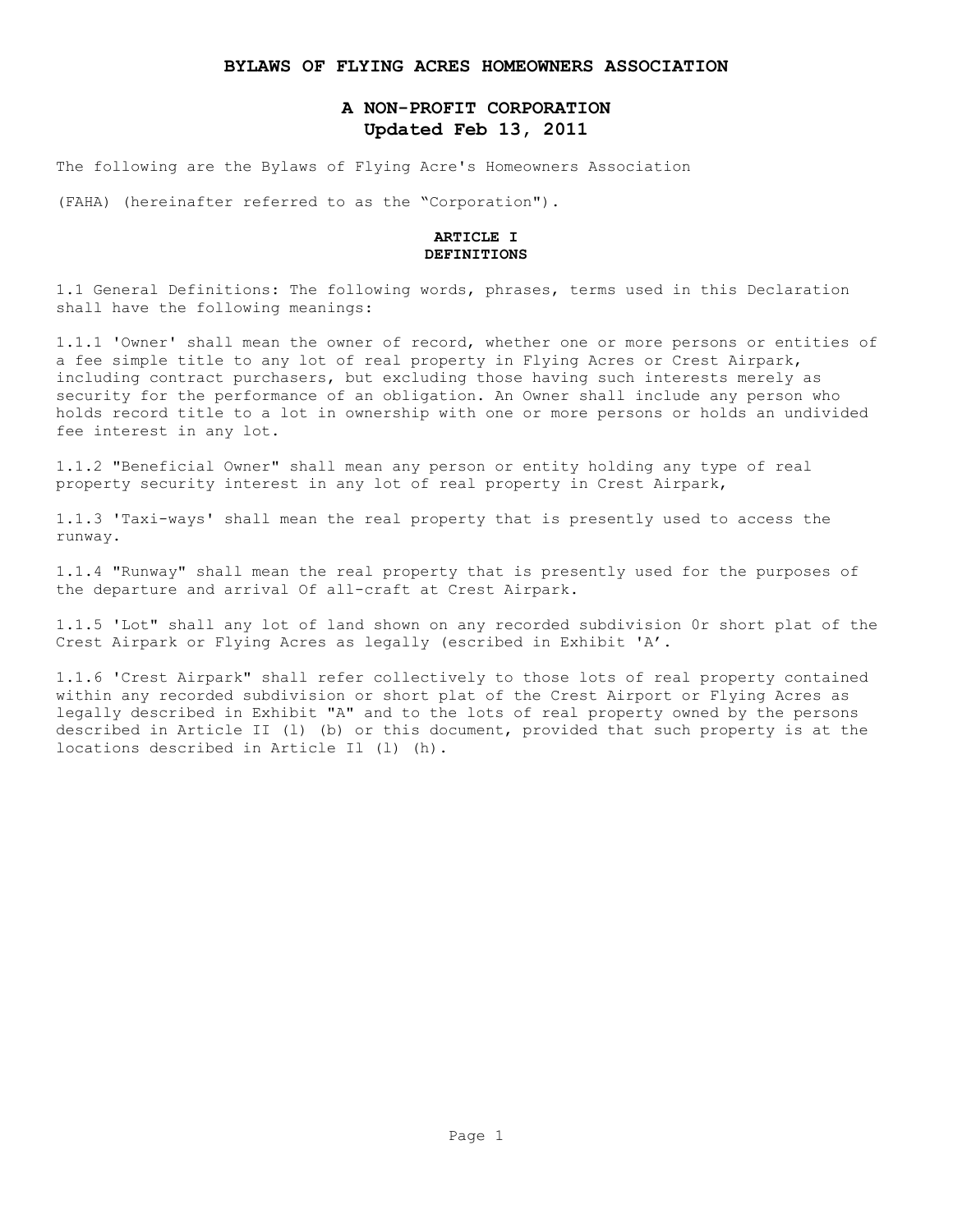l.1.7 "Articles" shall mean the Articles of Incorporation of Flying Acre's Homeowners Association (FAHA), a non-profit corporation.

1.1.8 "Bylaws" shall mean the Bylaws of Flying Acre's Homeowners Association

(FAHA), a non-profit corporation.

1.1.9 "Member' shall mean any person holding a membership in Flying Acre's

Homeowners Association (FAHA), a non-profit corporation.

1 1.10 'Membership" shall mean membership in the Corporation.

1.1.11 "Board" shall mean the Board of the Corporation.

l. 1.12 "Annual Assessment" shall mean the charge levied and assessed each year against each member.

1.1.13 "Assessment" Shall mean Special Assessment.

l. 1.14 "Governing Documents" shall mean the Articles of Incorporation and Bylaws of the Corporation.

1.1.15 "Good Standing" — shall mean the member has paid in full all outstanding Dues, Annual Assessments and Special Assessments.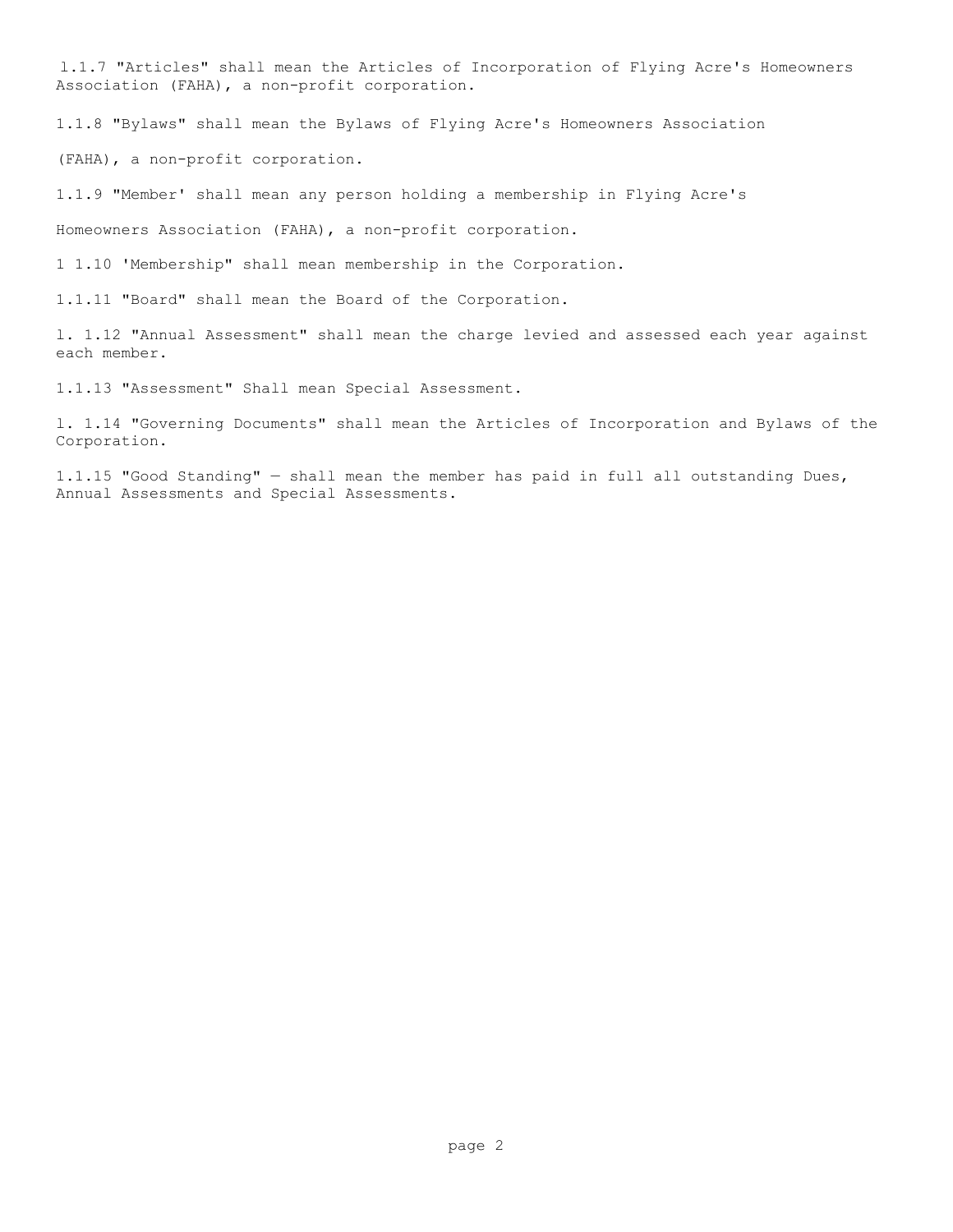# **ARTICLE II MEMBERSHIP-VOTING-REGISTER-PURCHASE OPTION**

l. Membership. The membership of the Corporation may consist of the following

persons and/or entities:

(a) Every person and/or entity that is an owner of record, including contract purchaser, of a fee simple or undivided fee interest in any lot of real property located in any recorded subdivision or short plat of Flying Acres or of Crest Airpark as legally described on Exhibit "A" and that is in "Good Standing" shall be a member of this Corporation. The foregoing is not intended to include persons or entities that hold an interest in the above mentioned real property merely as security for the performance of an obligation.

(b) Those property owners not considered part of Flying Acres, including: Owners of 17633 S.E. 296th Pl, Kent Washington, 98042; owners of 29300 179th Pl. S.E., Kent Washington, 98042; and owners of 29426 PI, S.E. Kent Washington, 98042, shall be members of this corporation provided that each is in "Good Standing".

2. Voting: The Corporation shall have one class of voting membership. There shall be one vote allowed for each lot of real property located in any recorded subdivision or short plat of Flying Acres or Crest Airpark and for each lot of real property owned by the persons described in Article II (l) (b) Of this document, provided that such property is at the locations described in Article II (l) (b). Where a lot of real property is owned by more than one member owner, the owners shall decide among themselves how to cast their one vote.

3. Register of Members: The Secretary of the Corporation shall maintain a Register of Members containing the names and addresses of all members and their designated representatives. This document shall provide that by being in "Good Standing" one becomes a member of the Corporation and is bound to comply with all of the articles and bylaws of the Corporation and agrees that the Corporation has the authority to act on behalf of, and bind its members with, the benefits and detriments of the Settlement Agreement between FAHA and Norman C. Grier, Grier Family Holdings, LLC and Crest Airpark, Inc. effective as of February 25, 2008. Any member that sells or conveys his interest in any lot of real property in Flying Acres and/or Crest Airpark as set forth on Exhibit 'A' or in Article (l) (b) of this document shall promptly report to the Board of Directors the name and addresses of his successor(s) in interest.

Persons claiming membership in the Association shalt, upon request, furnish the Board of Directors with a copy of any document under which they assert ownership or any interest therein of any lot of real property or Crest Airpark. The Board of Directors may require any member to supply it with copies of any mortgage or other security interest instrument affecting his interest.

4. Removal of Members: Any member may be removed at any meeting of the members, the notice for which included notice of the proposed removal. Such removal shall be accomplished by a vote of the majority of the members present at such meeting,

provided quorum is present, and provided that at the meeting, prior to removal, the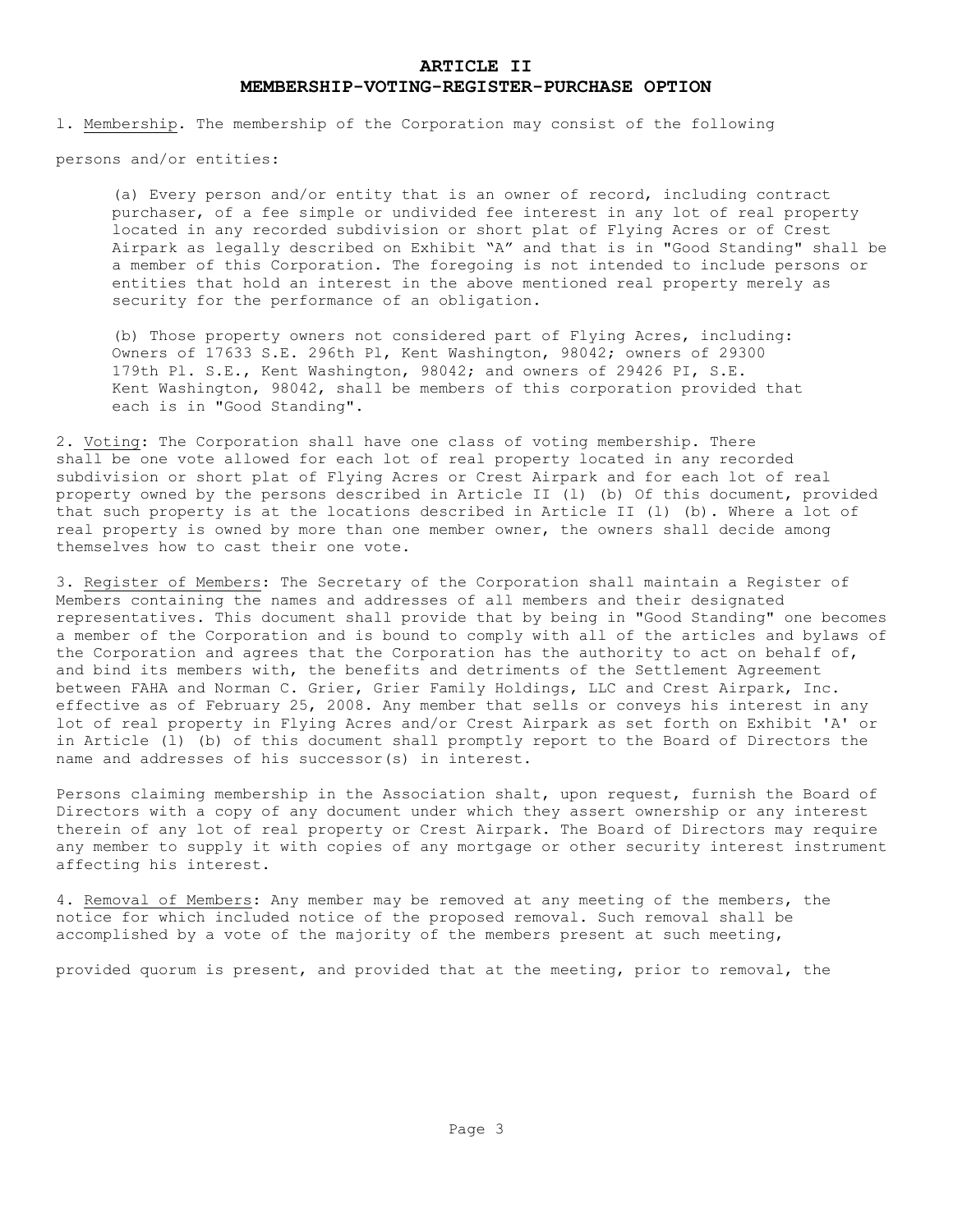member has the opportunity to address those assembled for a period time.

Members also forfeit membership if not in Good Standing by June of 2008. After June 15th of 2008 a member forfeits membership after one year of not being in Good Standing provided FAHA has presented that Member two notices to pay Assessments and/or dues outstanding. Should a lot be sold belonging to a Member not in Good Standing or a person who lost membership after June 1 2008, the new owner can gain membership by paying all outstanding Assessments and dues on their lot,

5. Purchase Option. As part of the settlement agreement effective February 25, 2008 between FAHA and Norman C. Grier, Grier Family Holdings, LLC and Crest Airpark, Inc., FAHA was granted an option on the terms and conditions as set forth in Section 6 of the Settlement Agreement.

All FAHA Corporation Members in Good Standing as defined in Article of the Bylaws shall have a right but not an obligation to participate in the exercise of this option. The exercise of this purchase option will not require a Quorum or a majority vote of the corporation members. It is acknowledged that this sub-set of FAHA Corporation members will need to adopt a legal structure to execute their ownership rights. This legal entity will be governed by its participating members/owners and will be separate from the FAHA Corporation. The sub-set of FAHA Corporation Members in good standing who purchase the airpark under the Purchase Option will be members of the purchasing entity and will no longer be Members of FAHA.

The property described by the purchase Agreement will be subject to the terms described in the Nesland Easement, Special Master's final findings of facts and conclusions of law and the Permissive Easement settlement until 12/31/2025.

*(Note: For clarity, after 12/31/2025 every person and/or entity who is a record owner, including contract purchaser, of a fee simple or undivided fee interest in any 10/ of real property located in any recorded subdivision short plat of' Flying Acres Or Crest Airpark as legally described On Exhibit " Who is NOT member Of the purchasing entity referenced above will have to negotiate future access to the and taxiways of Crest Airpark with the purchasing entity.)*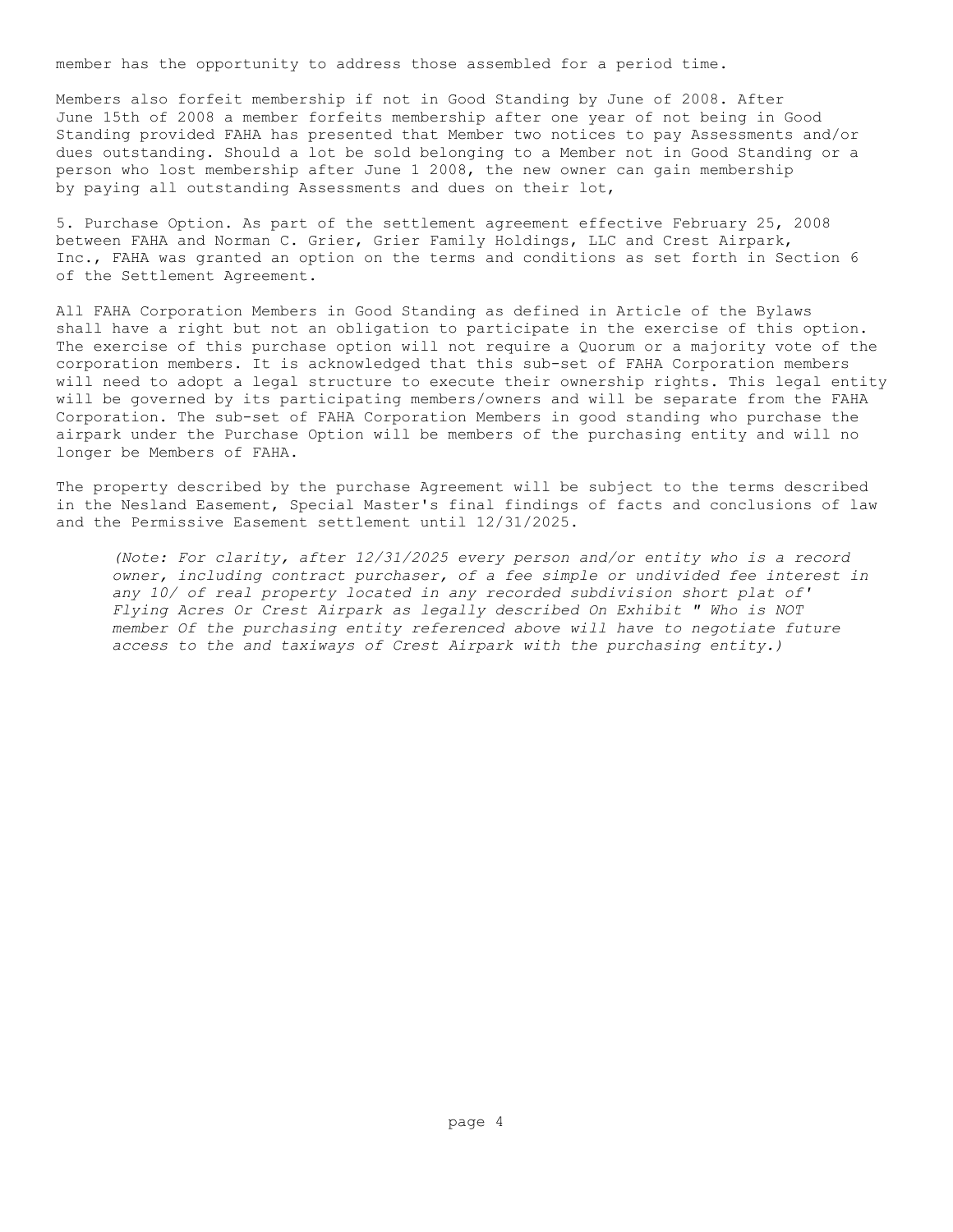# **ARTICLE III MEETINGS OF THE CORPORATION**

l. Annual Meeting: The annual meeting of the members of this Corporation for the purpose of election of directors and for such other business as may come before it, shall be held at the time, date, and place as designated by resolution of the Board of Directors or by the President and stated on the notice of the meeting. If the annual meeting is omitted by oversight or otherwise; a subsequent annual meeting may nonetheless be held, and any business transacted or elections held at such meeting shall be as valid as if the annual meeting bad been held as provided above.

2. Special Meetings: Special meetings of the members of this Corporation may be called at any time by the President, majority of the Board, or written request of twenty-five percent of the voting members.

(a) No business shall be transacted at any special meeting of the members except as is specified in the notice called for said meeting.

(b) The Board of Directors may designate any place, either within or without the State of Washington, as the place of any special meeting called by the President or the Board of Directors, and special meetings called at the request of members shall be held at such place m King County, Washington as may be determined by the Board of Directors and placed in the notice of such meetings\_

## 3. Notice of Meetings:

(a) Written or printed notice of annual or special meetings of members stating the place, date and Incur of the meeting and, in the case of a special meeting, the purpose or purposes for which the meeting is called shall be delivered either personally or by mail by or at the direction of the Secretary or persons authorized to call the meeting 0r by the person(s) calling the meeting to each member of record entitled to vote at the meeting. Said notice shall be delivered in person or mailed to the address of each member as furnished in writing by the member to the Board of Directors. Such notice shall be given not less than 10 days or more than 50 days prior to the date of the meeting. Special Meetings may be called with notice not less than 5 days or more than 50 days prior to the date of the meeting.

(b) A notice of the meeting to act on an amendment to the Articles of Incorporation or to these Bylaws, or on the proposed sale, lease, exchange or other disposition of all or substantially all of the assets of the Corporation other than in the regular or usual course of business, or on the dissolution of the Corporation, shall be given no fewer than 20 days no more than 60 days before the meeting date.

(c) Notice of any and all meetings may be transmitted by mail, private carrier,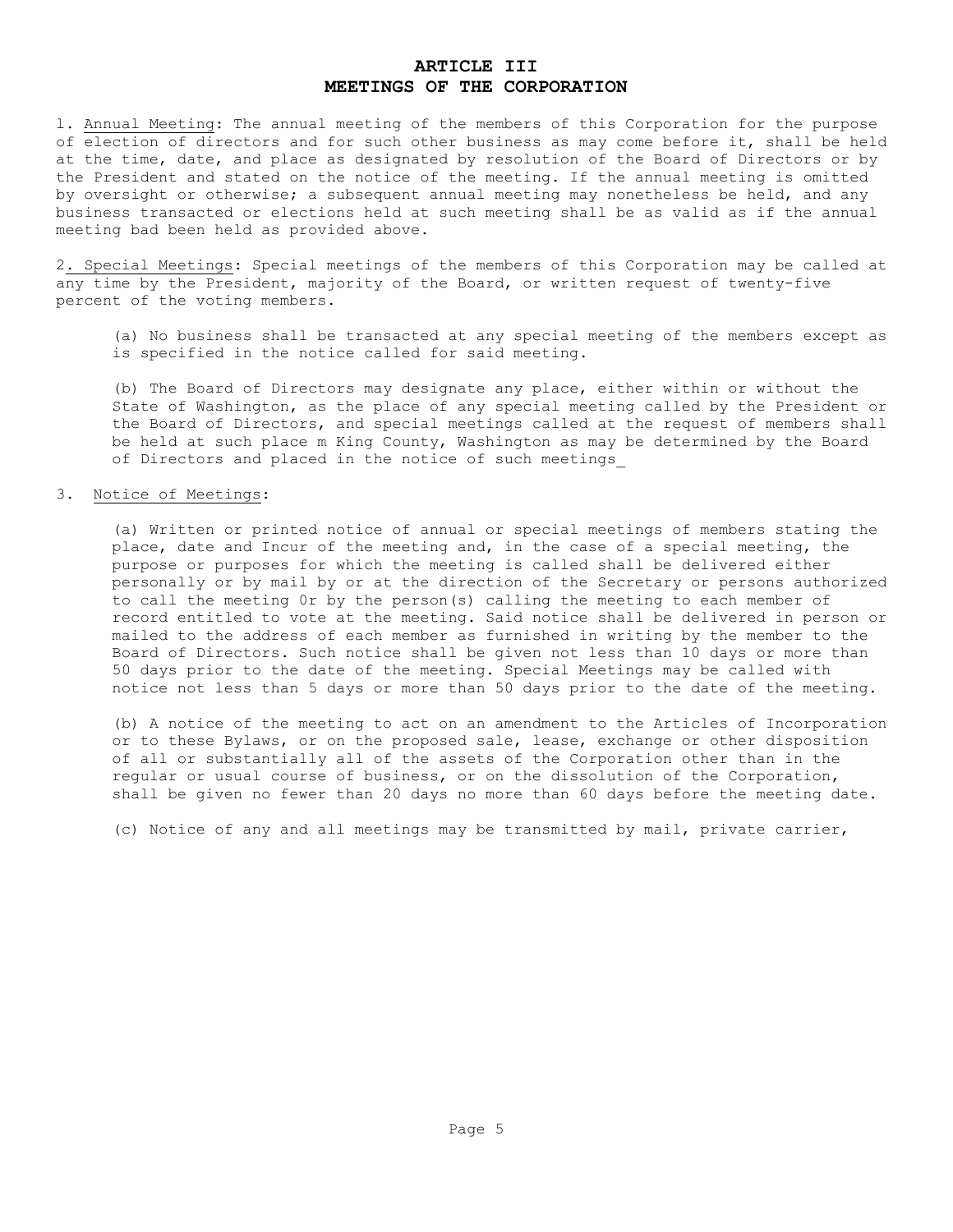personal delivery, telegraph, teletype, telephone, wire or wireless equipment which transmits a facsimile of the notice,

(d) If mailed, notice of any and all meetings shall be deemed to be delivered when deposited in the United States mail addresses to the member at his address as furnished in writing to the Board of Directors and as it appears on the records of the Corporation, with the postage thereon prepaid.

(e) Notice of regular meetings other than annual shall be made by providing each member with the adopted schedule of regular meetings for the ensuing year at any time after the annual meeting and ten(10) days prior to the next succeeding regular meeting and at any time when requested by member or by such other notice as may be prescribed in these bylaws.

4. Waiver of Notices: Notice of the time, place and purpose of any meeting may be waived in writing, either before or after such meeting. Notice will be deemed waived by any member by such member's attendance at the meeting in person or by proxy, unless the member at the beginning of the meeting objects to the holding the meeting or to the transaction of business at the meeting. The member's failure to object at the time of the meeting to the presentation of a matter not within the purpose or purposes described in the meeting notice shall be deemed to have waived his right to such notice. Any members so waiving shall be bound by the proceedings of any such, meeting in all respects as if due notice thereof had been given.

5. Quorum: The presence in person or by proxy of members representing a majority of the votes of the Corporation shall constitute a quorum at any meeting of members for the transaction of business.

6. Adjourned Meetings: If any meeting of the Corporation cannot be held because a quorum is not in attendance, the members may adjourn the meeting at a time not less than 48 hours from the time that the original meeting was called.

7. Proxies: At all meetings of members, a member may vote by proxy executed in writing by the member or by his duly authorized attorney-in-fact. Such proxy shall be filed with the Secretary of the Corporation before or at the time of the meeting in which such proxies are cast. No proxy shall be valid after 11 months from the date of its execution, unless otherwise provided in the proxy.

8. Majority Vote: Except as otherwise provided by these Bylaws, passage of any matters submitted to vote at an annual or a special meeting, duly called in accordance with these Bylaws, where a quorum is in attendance in person or by proxy, shall require the affirmative vote of a majority of the total votes present in person or by proxy.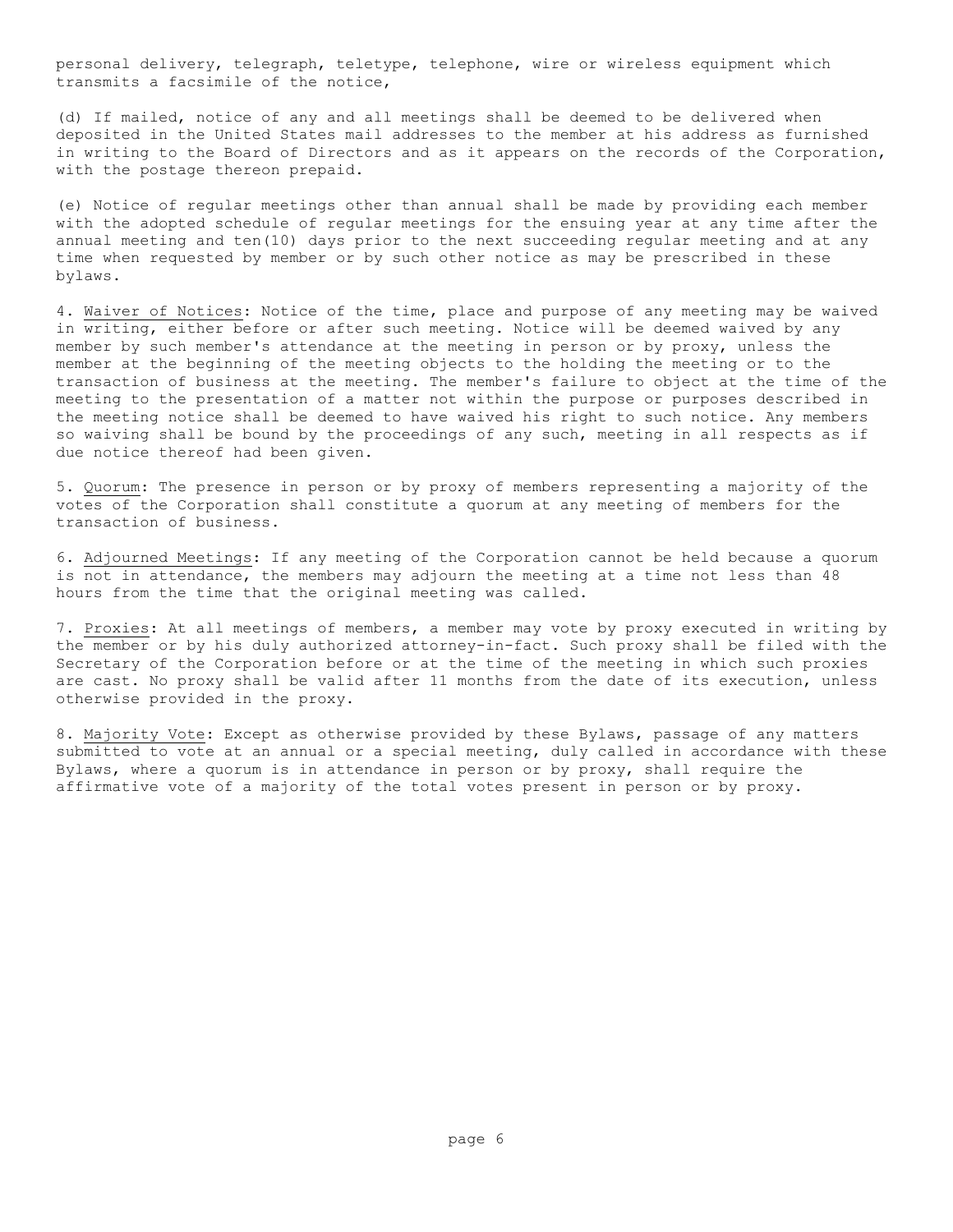### BOARD OF DIRECTORS

1. General Powers: The Board of Directors shall have the power to:

(a) Carryon any activities deemed suitable or proper for the accomplishment of any and of the objects and purposes set forth in the Articles of Incorporation, these Bylaws, and to have and exercise all powers which are now or may hereafter be conferred by the laws of Washington upon like corporations.

(b) Determine by rational means the extent of each member's financial obligation to achieve the stated purposes of the Corporation and to determine the share of each member.

(c) Suspend the voting rights of a member during any period in which such member is in default in payment of any Assessment levied by the Corporation.

(d) Exercise for the Corporation all powers, duties, and authority vested in or delegated to the Corporation and not reserved to the membership by other provisions of these Bylaws and the Articles of Incorporation.

(e) Declare the office of a member of the Board of Directors to be vacant in the event such member shall be absent from three consecutive regular meetings of the Board of Directors.

(f) Employ a manager, an independent contractor, or such other agents or employees as deemed necessary and to prescribe their duties.

(g) Represent that The Corporation has been designated the agent by the homeowners listed on attached Exhibits "A" and "B" of the Settlement Agreement between FAHA and Norman C. Grier, Grier Family Holdings, LLC and Crest Airpark, Inc. effective as of February 25, 2008 and has the express authority to enter into this agreement on behalf of all listed on attached Exhibits "A"and "B" and to bind such homeowners to the terms and conditions stated in the agreement.

2. Duties: The Board of Directors shall have the power and duty to:

(a) Caused to be kept a complete record of all its acts and corporate affairs and to present a statement thereof to the members at the meeting of the or at any special meeting when such statement is requested in writing by the majority of the members who are entitled to vote.

(b) Supervise all officers, agents, and employees of the Corporation and to see that their duties are properly performed.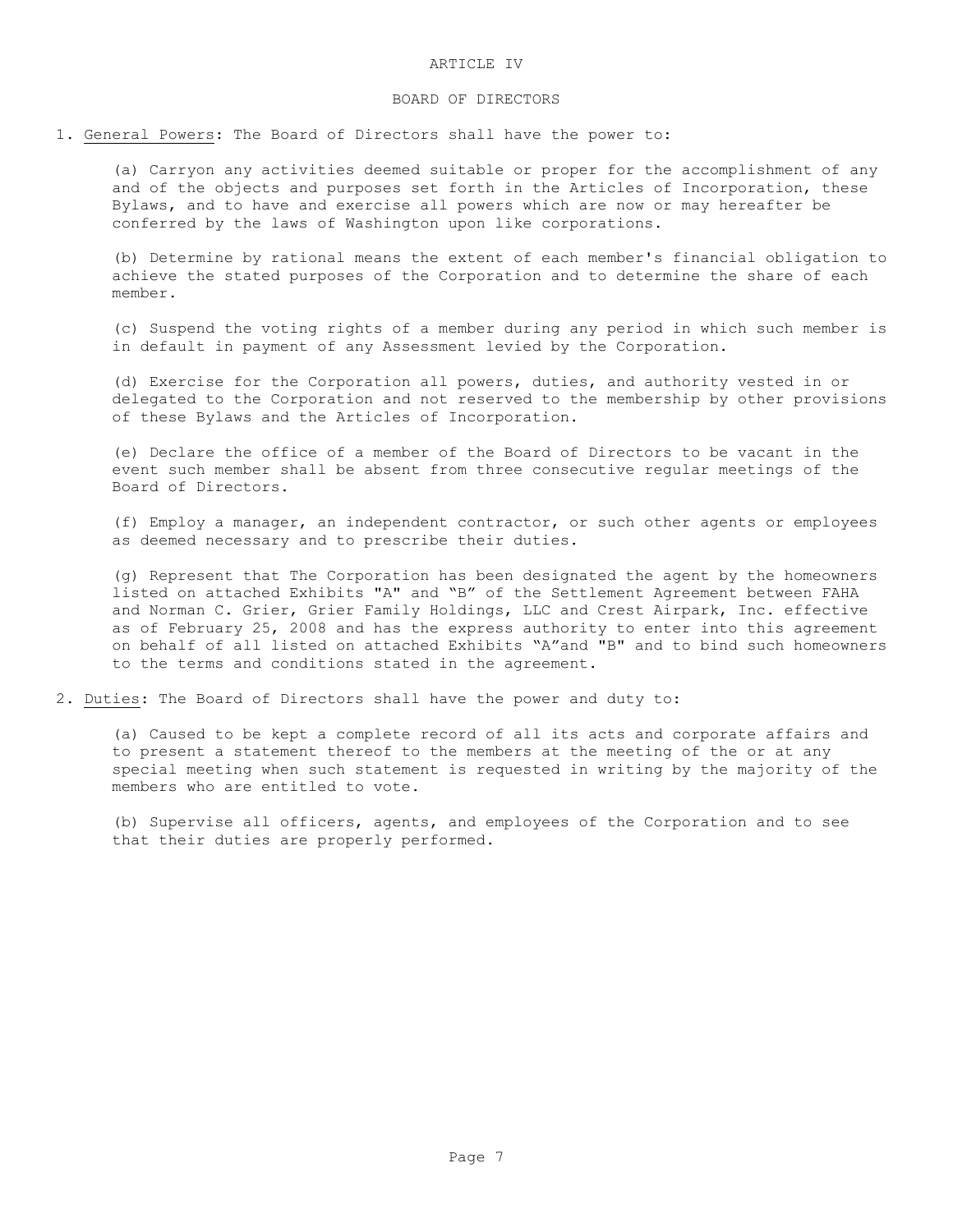#### (c) Assessments:

(1) Make annual and Special Assessments, including a membership fee, necessary to fulfill the stated purposes and duties of the Corporation. (2) To fix the amount of the Annual Assessment against each owner at least 30 days in advance of each Annual Assessment period (3) Send written notice of each Assessment to each member subject thereto at least 30 days in advance of each Assessment period.

(d) The President or Treasurer shall, upon demand by any person, issue a certificate setting forth whether or not any Assessment has been paid. A reasonable charge may be made by the Board for the issuance of these certificates. If a certificate states an Assessment has been paid, such certificate shall be conclusive evidence of such payment.

(e) Procure and maintain adequate liability and hazard insurance as may be required for any legal activity of the Corporation.

(f) Cause all officers or employees having financial responsibilities to be bonded, as it may be deemed appropriate.

3. Number: The affairs of the Corporation shall be governed by a Board of Directors composed of nine(9) persons and such number may be increased or decreased with the consent of at least 66-2/3% of the membership vote. Each Director shall hold office until the next annual meeting of members and until his successor shall have been elected and qualified, unless a Director is removed or resigns pursuant to these Bylaws; provided, that the affairs of the Corporation during its initial stage shall be carried out by the initial Board of Directors as set forth in the Articles of Incorporation. The initial Board of Directors shall exercise the rights, duties, and functions as set forth in the Articles and these Bylaws.

4. Election: Nomination for election to the Board of Directors shall be made by a nominating committee. Nominations may also be made from the floor at the annual meeting from the voting members, The nominating committee shall consist of a chairman, who shall be a member of the Board of Directors, and two or more members of the Association, The nominating committee shall be appointed by the Board of Directors prior to each annual meeting of the members, to serve from the close of such meeting until the close of the next annual meeting and such appointment shall be announced at each annual meeting. The nominating committee shall make as many nominations for the election to the Board of Directors as it shall in its discretion determine, but not less than the number of vacancies that are to be filled.

The directors shall be elected by the members at their annual meeting each year; and if for any cause, the directors shall not have been elected at an annual meeting, they may be elected at a special meeting of the members called for that purpose in the manner provided by these Bylaws. At the first annual meeting, the members shall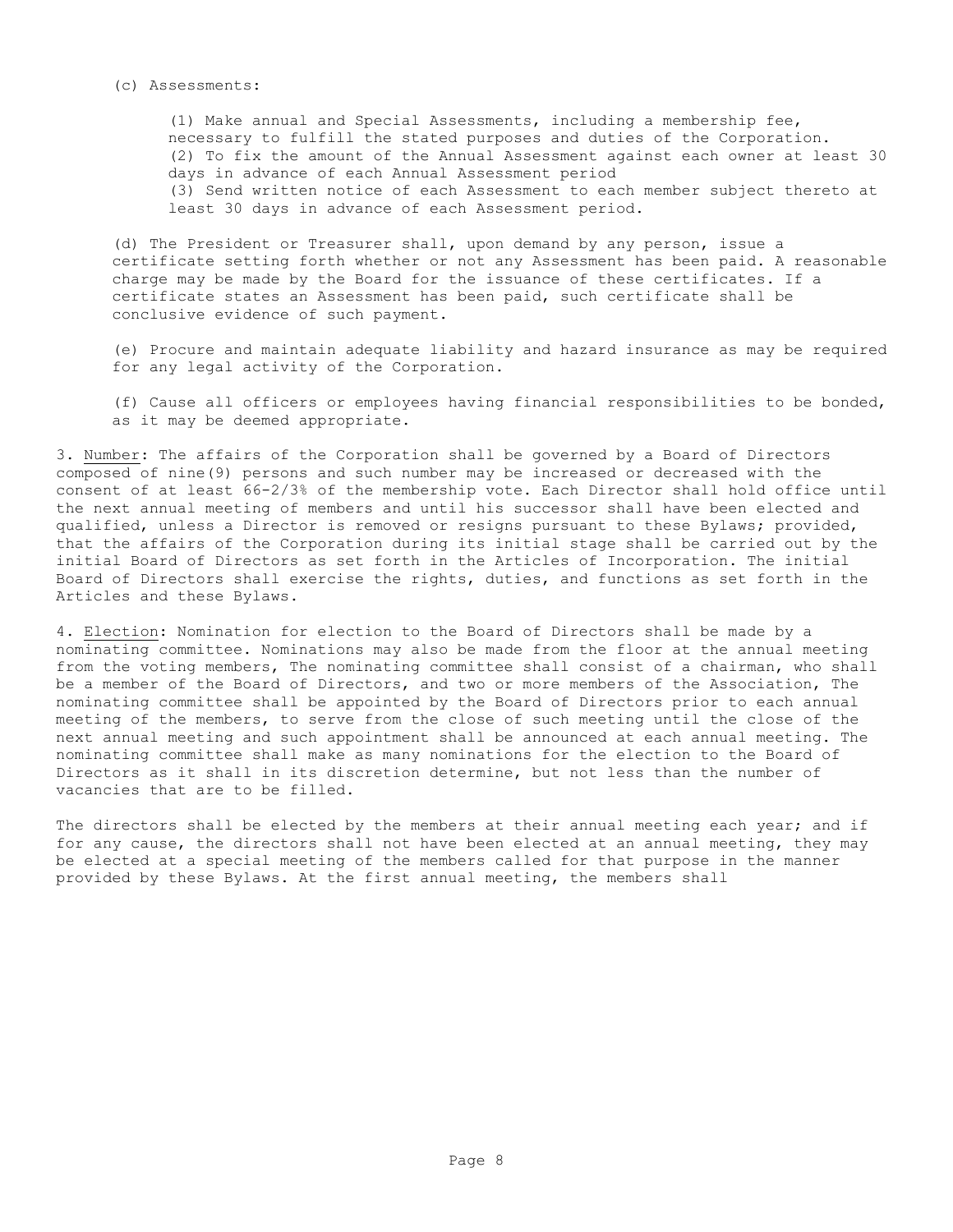elect four directors for a term of one year and five directors for a term of two years and the members shall elect four directors and five directors, each for two-year terms, alternatively, at succeeding annual meetings. Election to the Board of Directors shall be by secret written ballot. At such election, each member or his or her proxy may cast as many votes as he or she is entitled to cast under the Bylaws. The person(s) receiving the largest number of votes shall be elected. Cumulative voting is not permitted.

5. Removal of Directors: Any director or the entire Board of Directors may be removed at a meeting of the members the notice for which contained notice of the proposed removal. Such removal shall be accomplished by a vote of the majority of the members present at such meeting, provided a quorum is present. Alternatively, any director may be removed from the Board or from office without cause by the Board of Directors at a Board of Directors' meeting, the notice for which contains notice of the proposed action, and provided that a quorum is present.

6. Vacancies: In the case of any vacancy on the Board of Directors, the remaining directors may elect a successor to hold office the unexpired portion of the previous director's term and until his successor shall have been duly elected and qualified. Any director may resign all any time by delivering written notice to the secretary of the Corporation.

7. Compensation: No compensation shall be paid to directors for their services as directors.

8. Organization Meeting: After the issuance of the certificate of incorporation an organization meeting of the initial board of directors named in the articles of incorporation shall be held, either within or without this state, at the call of a majority of the directors named in the articles of incorporation, for the purpose of. adopting bylaws, electing officers and the transaction of such other business as may come before the meeting. The directors calling the meeting shall give at least three days' notice thereof by mail to each director so named, which notice shall state the time and place of the meeting. Any action permitted to be taken at the organization meeting of the directors may be taken without a meeting if each director signs an instrument stating approval of the action so taken.

9. Regular Meetings: Regular meetings of the Board of Directors may be held at such time and place as shall be determined from time to time by the Directors, but at least two such meetings shall be held during each fiscal year. Notice of regular meetings of the Board shall he given to each Director at least three days prior to the day fixed for such meeting, which notice shall state the time and place of the meeting.

(a) Order of Business for First Meeting. 'Ille order of business at the first meeting of the Corporation shall be as follows:

(1) Roll call.

(2) Review of Bylaws. (3) Election of Board of Directors. (4) Adjournment. (b) Order of Business at All Other Meetings. The order of business at meetings of the Corporation shall be as follows unless dispensed with or altered by resolution Of the Board of Directors: (1) Roll call (2) Proof of Notice of Meeting or Waiver of Notice (3) Minutes of preceding Meeting, (4) Report of Officers. (5) Report of Committees. (6) Election of Directors (Annual Meeting or Special Meeting called for Such Purpose) \_ (7) Unfinished Business. Page 9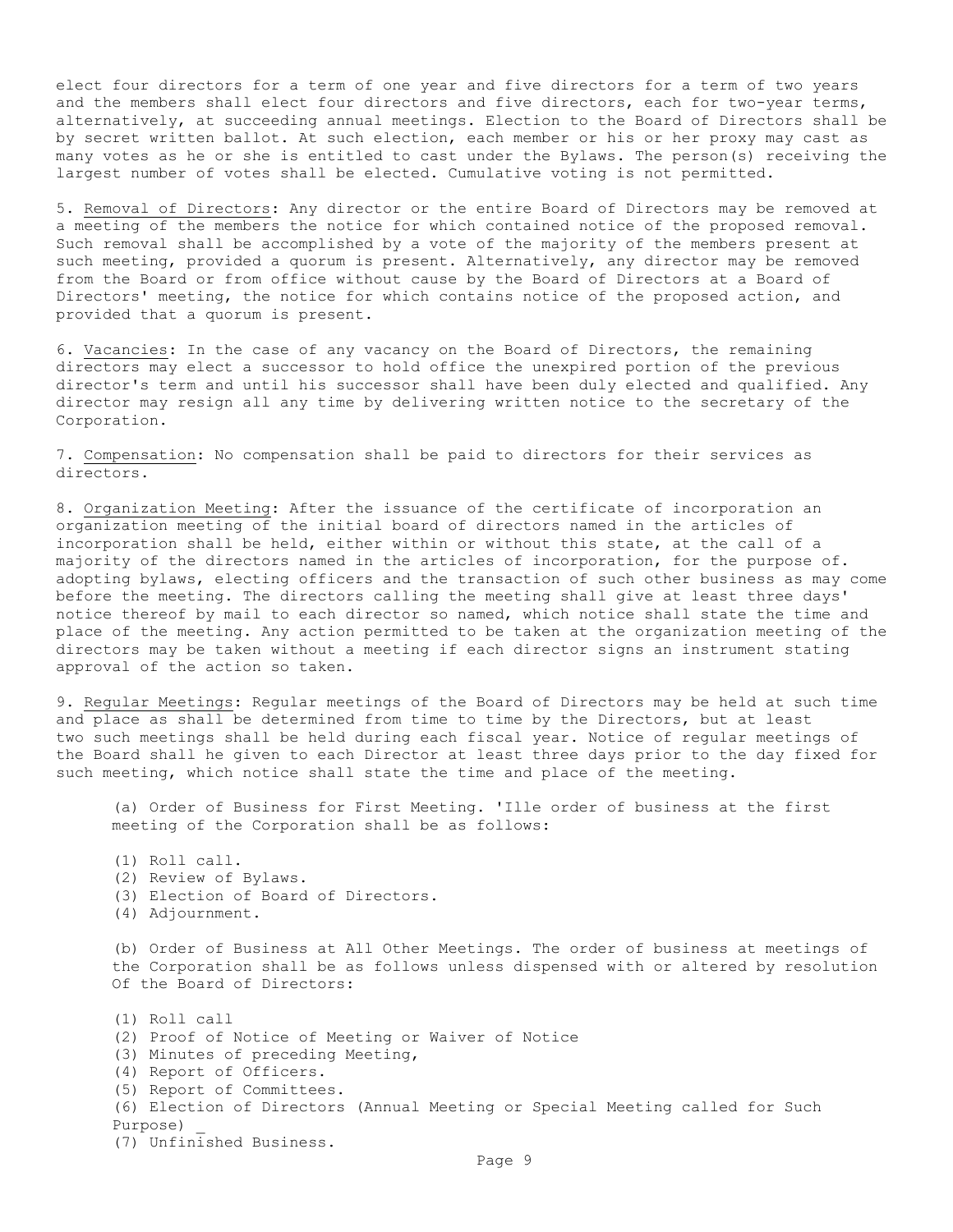- (8) New Business.
- (9) Adjournment.

10. Parliamentary Authority: In the event of dispute, the parliamentary authority for the meeting shall be the current available edition of Robert's Rules of Order, revised.

11. Special Meetings: Special meetings of the Board of Directors may be called by the President on three days prior notice to each Director; such notice shall state the time, place and purpose of the meeting. At the written request of three or directors, the President shall call special meetings of the Board of Directors in like manner and with like notice.

12 Waiver of Notice: Before or after any meeting of the Board of Directors, any director may, in writing, waive notice of such meeting. Attendance by a director at any meeting or the Board of Directors shall be a waiver of notice by him at the rime and place thereof. If all the directors are present at any meeting of the Board of Directors, no notice shall be required and any business may be transacted at such meeting.

13. Quorum: At all meetings of the Board of Directors, a majority of the directors shall constitute a quorum for the transaction of business. Each director shall have one vote. Passage of any matter submitted to vote at any meeting of the Board, duly called in accordance with these Bylaws, provided a quorum is present, shall require the affirmative vote of at least five directors present at the meeting, in person or by proxy.

14 Official Business: All official business shall be transmitted to the Board of Directors writing, emergencies excepted, and such written business shall be submitted to the Board of Directors through the President, if available, and the Secretary of the Corporation, if the president is not available.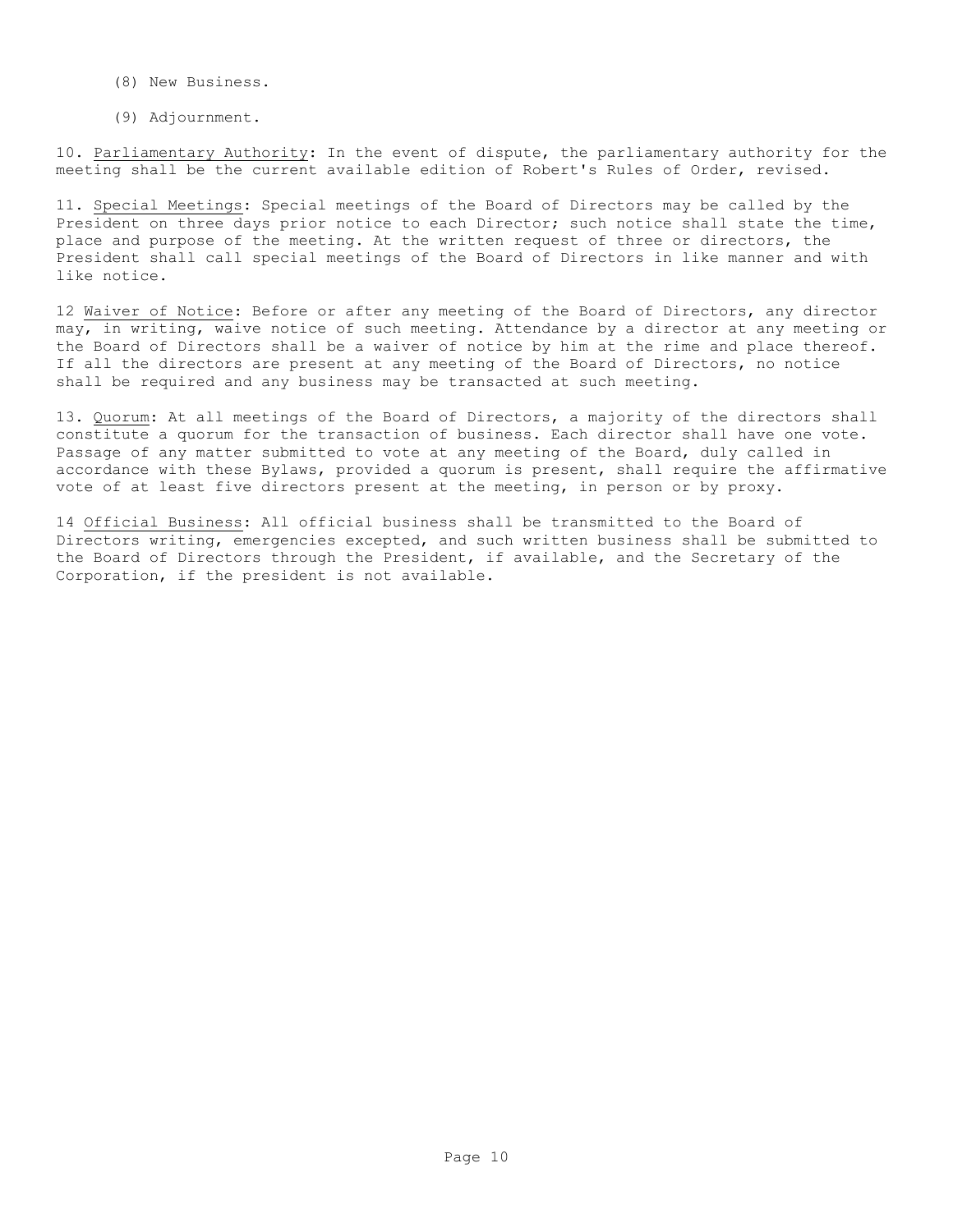#### ARTICLE V

### OFFICERS

1. Designation: The officers of the Corporation shall be a President, a Vice President, a Secretary, and a Treasurer, all of whom shall be elected by and from the Board of Directors. The Board of Directors may appoint a Vice President, an Assistant Treasurer, and an Assistant Secretary, and any such other officers as in their judgment may be necessary. The office of Secretary and Treasurer may be held by the same person. The President may not hold another office.

2. Election of Officers: The officers of the Corporation shall be elected each year at the annual meeting of the Board of Directors to serve until the next annual meeting of the Board of Directors and until his successor shall have been duly elected and qualified, and shall hold office at the pleasure of the Board

3. Removal of Officers: In any regular meeting of the Board of Directors or at any special meeting of the Board of Directors called for that purpose, any officer may be removed, with or without cause, and his successor elected, upon an affirmative vote of at least five members of the Board of Directors. At any meeting of the members called for that purpose, any officer may be removed with or without cause by a majority of the members, provided that a quorum is present. Any officer may resign at any time by giving written notice to the Secretary of the Association.

4. President: The president shall be the chief executive officer of the Corporation and shall preside at all meetings of the Corporation and at the Board of Directors and shall have all powers and perform all duties usually incident to the office president of a business corporation. The president and the treasurer shall co-sign all checks and promissory notes.

5. Secretary: The secretary shall keep the minutes of all meetings of the Board of Directors and of the Corporation and shall also maintain the register of members, designated representatives, and voting rights pledges, the secretary shall keep the corporate seal of the Corporation and affix it on all papers requiring said seal. The secretary shall serve notice of all meetings of the Board and of the members. In addition, the Secretary shall perform all duties usually incident to the office of secretary of a business corporation.

6. Treasurer: The treasurer shall have responsibility for the Corporation's funds and securities and shall be responsible for keeping full and accurate accounts of all receipts and disbursements in books belonging to the Corporation, the president and treasurer shall co-sign all checks and promissory notes.

7. Other Officers: Assistants and Employees. Other officers of the Corporation, assistants to the officers, or persons employed to assist the officers, shall have such authority and shall perform such duties as the Board of Directors may prescribe within the provisions of applicable statutes, the declaration and these bylaws. A vicepresident, assistant secretary, and an assistant treasurer, if any are elected, shall also have all powers of the president, secretary and treasurer, respectively, in the absence of such officers.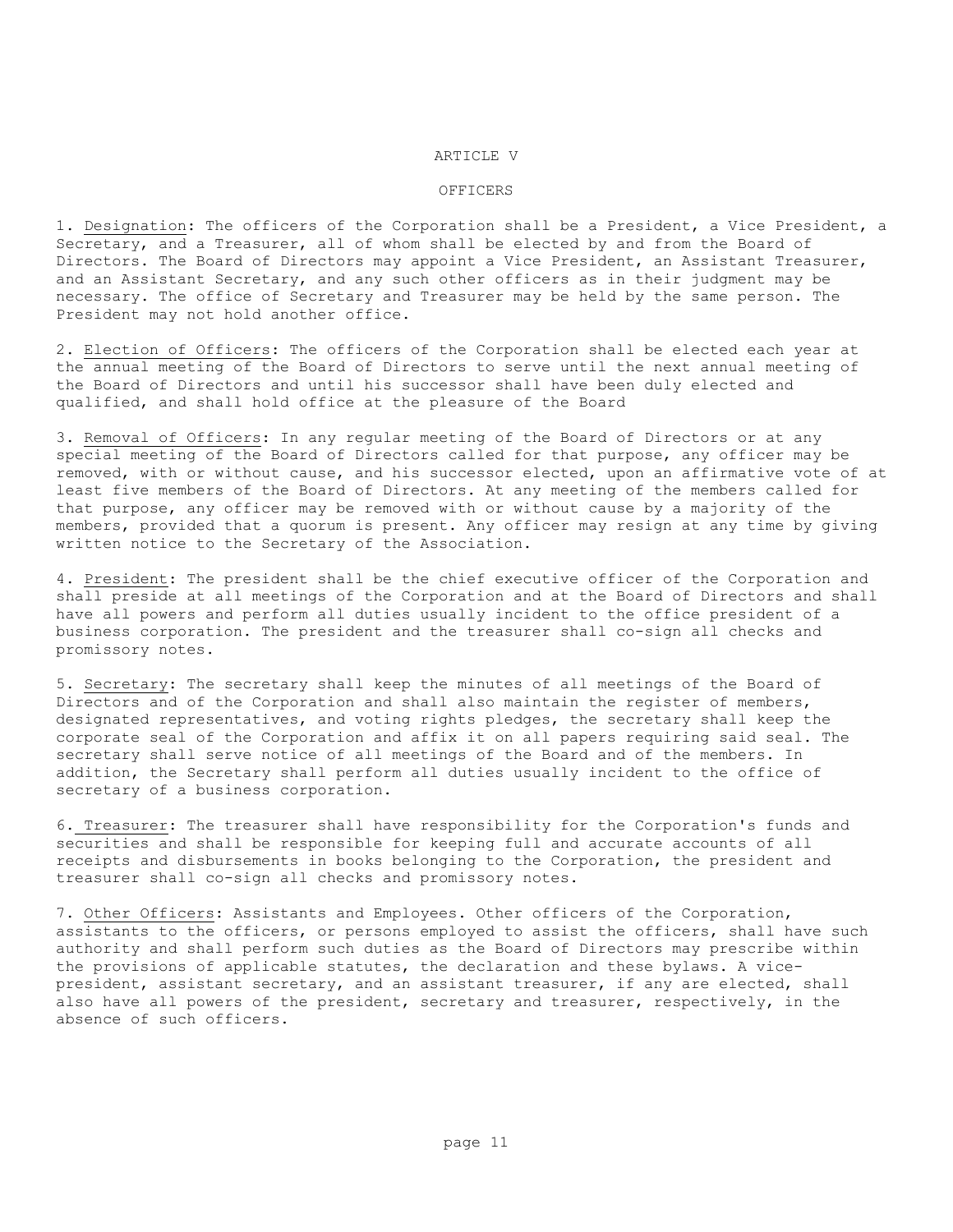## ARTICLE V

### COMMITTEES AND MANAGER

1. Committees of Directors: The Board of Directors may designate one or more committees, each of which shall consist of one or more directors. Such committees shall have and exercise to the extent provided in the resolution establishing the committee, the authority of the Board of Directors in the management of the Corporation. The designation of such committee shall not operate to relieve the Board of Directors of any responsibility imposed upon it by law.

2. Committees: Other committees, not having or exercising the authority of the Board of Directors in the management of the Corporation, may be designated by the president or by the Board of Directors and such committees may be composed of one or more non-director members of Corporation, but each committee shall have at least one director as member.

3. Delegation to Manager: The Board of Directors may delegate any of its duties, powers, or functions to any person or persons as provided in the declaration; provided, that the Board shall not delegate its power to elect officers and directors of the Corporation, to amend these Bylaws or to adopt rules and regulations.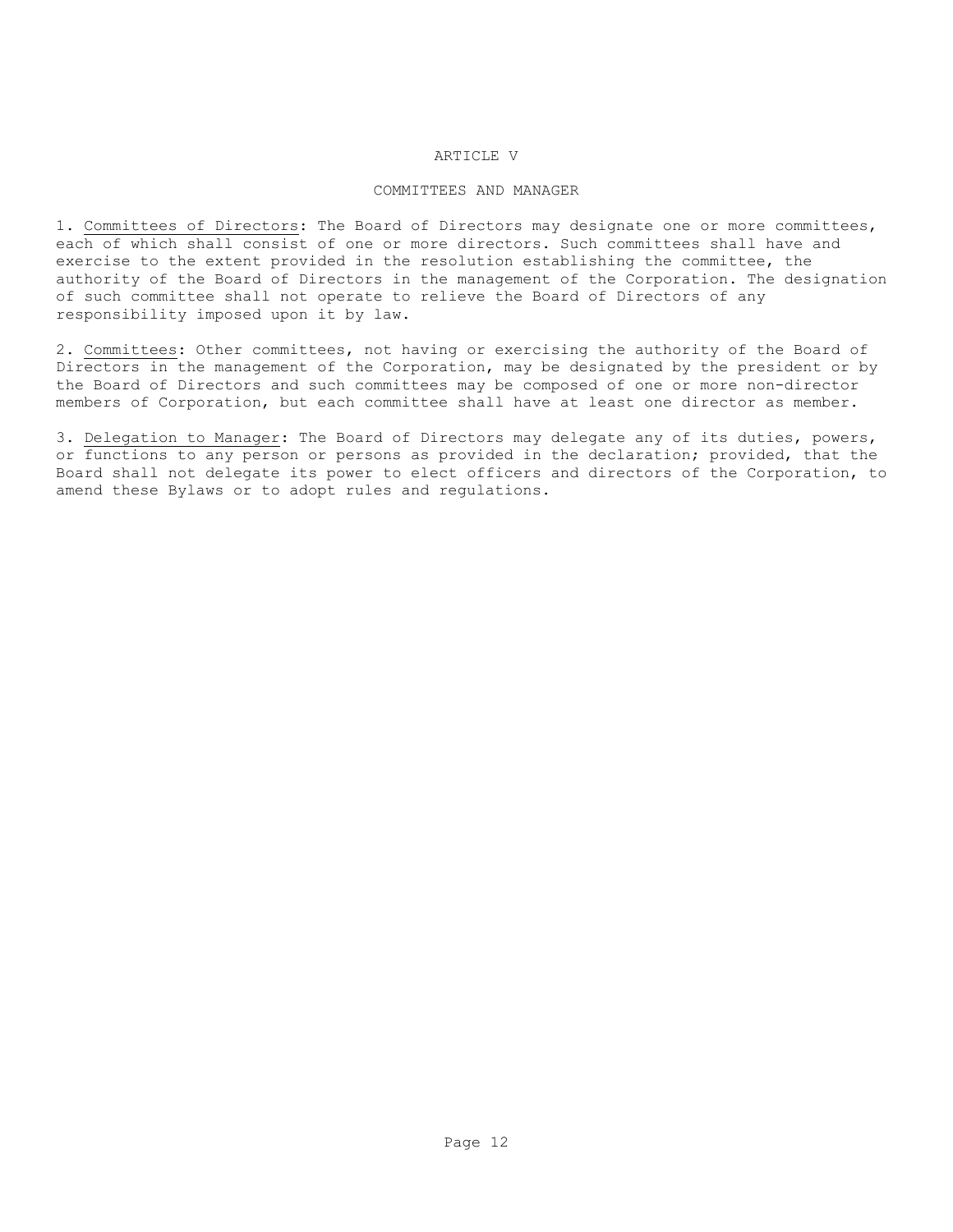# ARTICLE VII

#### HANDLING OF FUNDS

l. Accounts: The Corporation shall establish the necessary funds or accounts to properly accomplish the purposes of the Corporation, and/or as required by the declaration. Overall management of these funds shall be the responsibility of the Treasurer of the Corporation, who shall be authorized to open such accounts and adopt such procedures as may be advisable to properly secure the accounts and funds of the Corporation.

2. Insurance Account: The Treasurer may establish an interest-bearing savings account a savings bank or savings and Joan association, to be known as the insurance account, and shall make the monthly deposits therein.

3. Reserve Account: The Treasurer may establish an interest-bearing savings account in a savings bank or savings and loan association, to be known as the reserve account. The purpose of the reserve account is to provide for financial stability during periods of special stress and to meet deficiencies in the general funds that may occur, from time to time, as a result of delinquent payments of Assessments, and for other contingencies. A portion of the Assessment chargeable to the members shall be allocated to a reserve account. Tae manner of such allocation shall be determined in the discretion of the Board of Directors, and may be adjusted from time to time by the Board of Directors.

4. General Account: The Treasurer may establish a checking account in a commercial bank to be known as the general account. This account will be the working capital account for the current operations of the Corporation and will normally receive all Assessments, and income and other funds received by the Corporation. Checks shall be issued from this account for all expenditures necessary to accomplish the purposes and duties of the Corporation. Funds for the insurance account and reserve account will normally be received and deposited in the general account and checks issued to the other accounts immediately so that the overall accounting of the funds received and disbursed by the Corporation be centralized in the check register of the general account.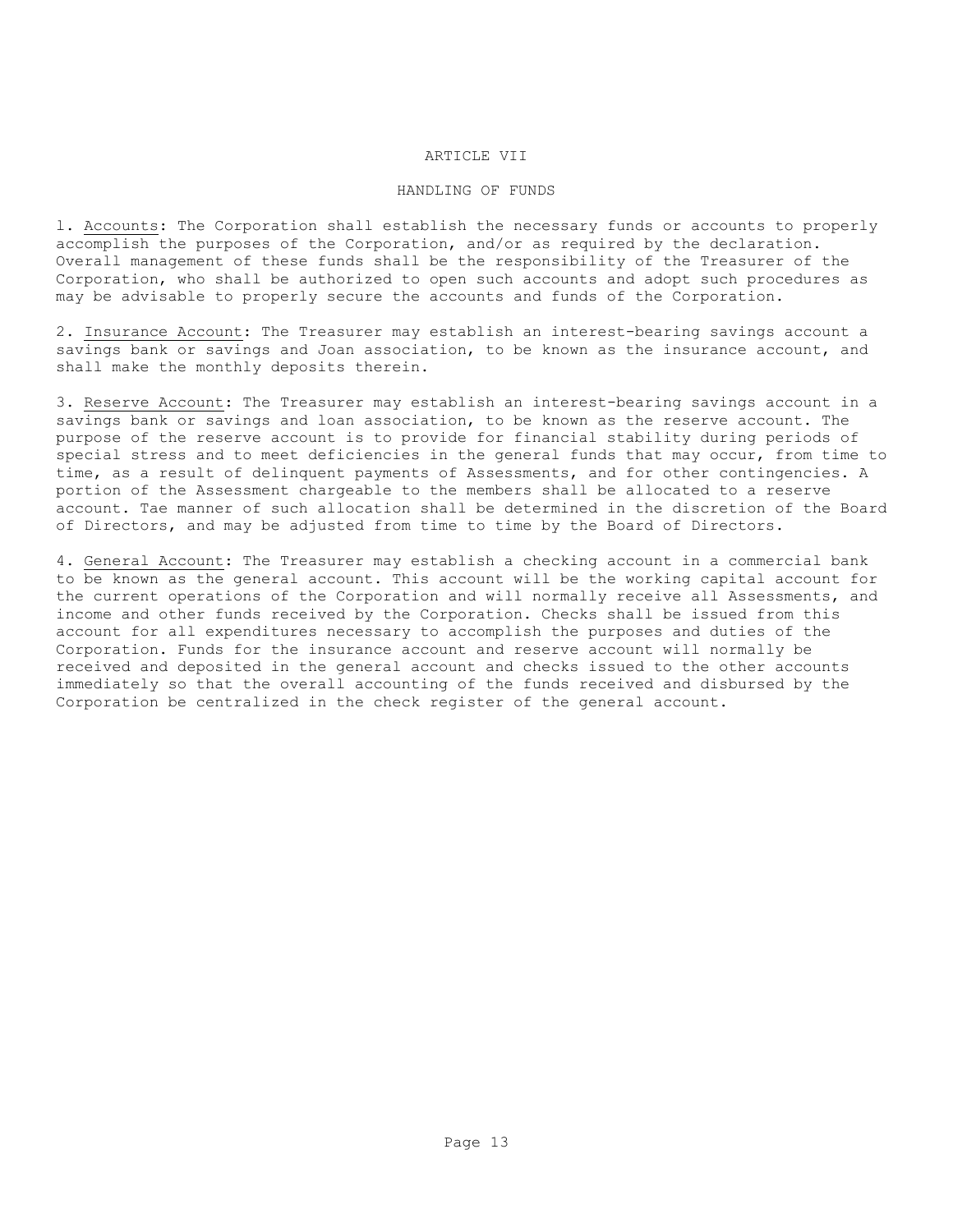# ARTICLE VIII

### KEEPING RECORDS AND REPORTS

l. Records: The corporation shall keep at its registered office, its Principle office in this state, or at its secretary's office if in this state, the following;

(a) Current articles and bylaws;

- (b) A record of members, including names, addresses, and classes of membership, if any;
- (c) Correct and adequate records of accounts and finances;
- (d) A record of officers' and directors' names and addresses;

(e) Minutes of the proceedings of the members, if any, the board, and any minutes which may be maintained by committees of the Board. Records may be written, or electronic If capable of being converted to writing.

The records shall be open at any reasonable time to inspection by any member of more than three months standing or a representative of more than five percent of the membership.

Costs of inspecting or copying shall be borne by such member except for costs of copies of Articles or Bylaws. Any such member must have purpose for inspection reasonably related to membership interests. Use or sale of members' lists by such member if obtained by inspection is prohibited.

The superior court of the Corporation's or such members residence may order inspection and may appoint independent inspectors. Such member shall pay inspection costs unless the court orders otherwise.

2. Financial Reports: The Board of Directors may cause to be issued and mailed to all members at least one copy of each annual financial statement and report of the Corporation prepared by the outside auditor, and a statement from the President indicating the general condition of the Corporation and providing a comparison between the actual expenses of the Corporation and the projected expenses outlined in the current budget upon which the current Assessments are based.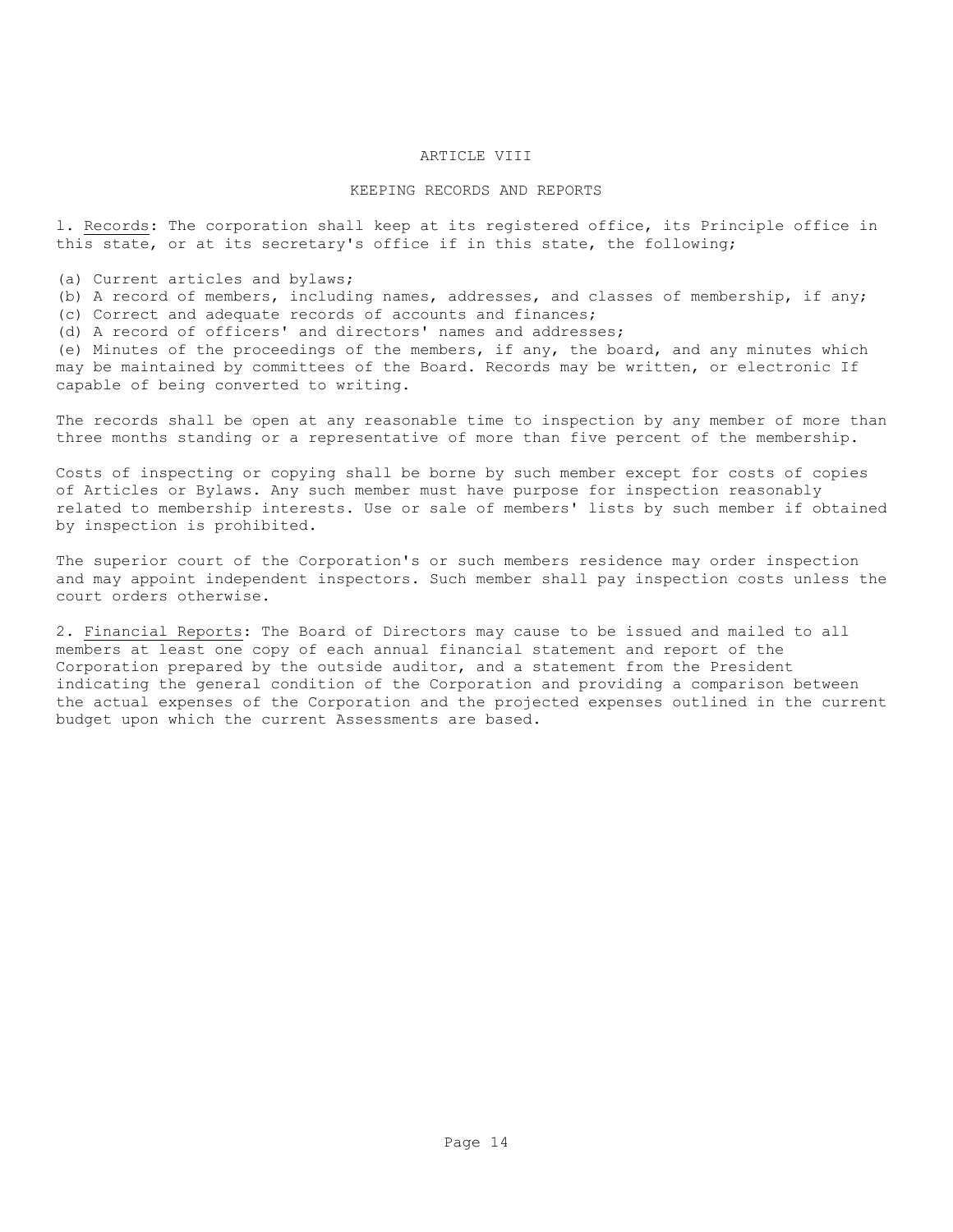#### ARTICLE IX

#### AMENDMENTS

These Bylaws may be amended by a majority of voting members present in person or by proxy at a regular or special meeting of the members provided that a quorum is in attendance and provided that the notice of proposed alteration or amendment appears in the notice of such meeting,

### ARTICLE X

#### MISCELLANEOUS

1. Assessment: Each member is obligated to pay to the Association such annual and Special Assessments as set forth in these Bylaws. Each member who is more than 30 days delinquent in payment of such Assessment shall lose his voting rights and will not be included when determining meeting quorums until his account is brought current.

2. Notice of All Purposes: Any notice permitted or required to be delivered under the provisions of these bylaws may he delivered either personally or by the mail. Mailing addresses may be changed from time to time by notice in writing to the Board.

3. Waiver: Failure of the Board of Directors in any one or more instances to insist upon the strict performance of any of these bylaws or of any rules or regulations established by the Board of Directors contained in such documents or to serve any notice or institute any action, shall not be construed as a waiver or a relinquishment for the future as to such term, covenant, condition or restriction, but such term, covenant, condition or restriction shall remain in full force and effect. Receipt by the Board of Directors of any Assessment from a member, with knowledge of such breach, shall not be deemed a waiver of such breach. No waiver by the Board of Directors of any provision hereof shall be deemed to have been made unless expressed in writing and signed by the Board of Directors.

4. Interpretation: The provisions of these Bylaws shall be legally construed to effectuate the purpose of perpetuating rights to the use of the runway and taxiways of the Crest Airpark; to represent the members of the Corporation in all matters pertaining to their use of Crest Airpark, and for the purpose of directing and/or hosting activities that promote harmony and/or social activities for the member community. It is intended also that, insofar as it affects the Declaration, these Bylaws and the provisions of the Non-Profit Corporation Act shall be liberally construed to effect the intent of these bylaws insofar as reasonably possible.

5. Fiscal Year: The fiscal year of the Association shall be set by resolution of the Board of Directors.